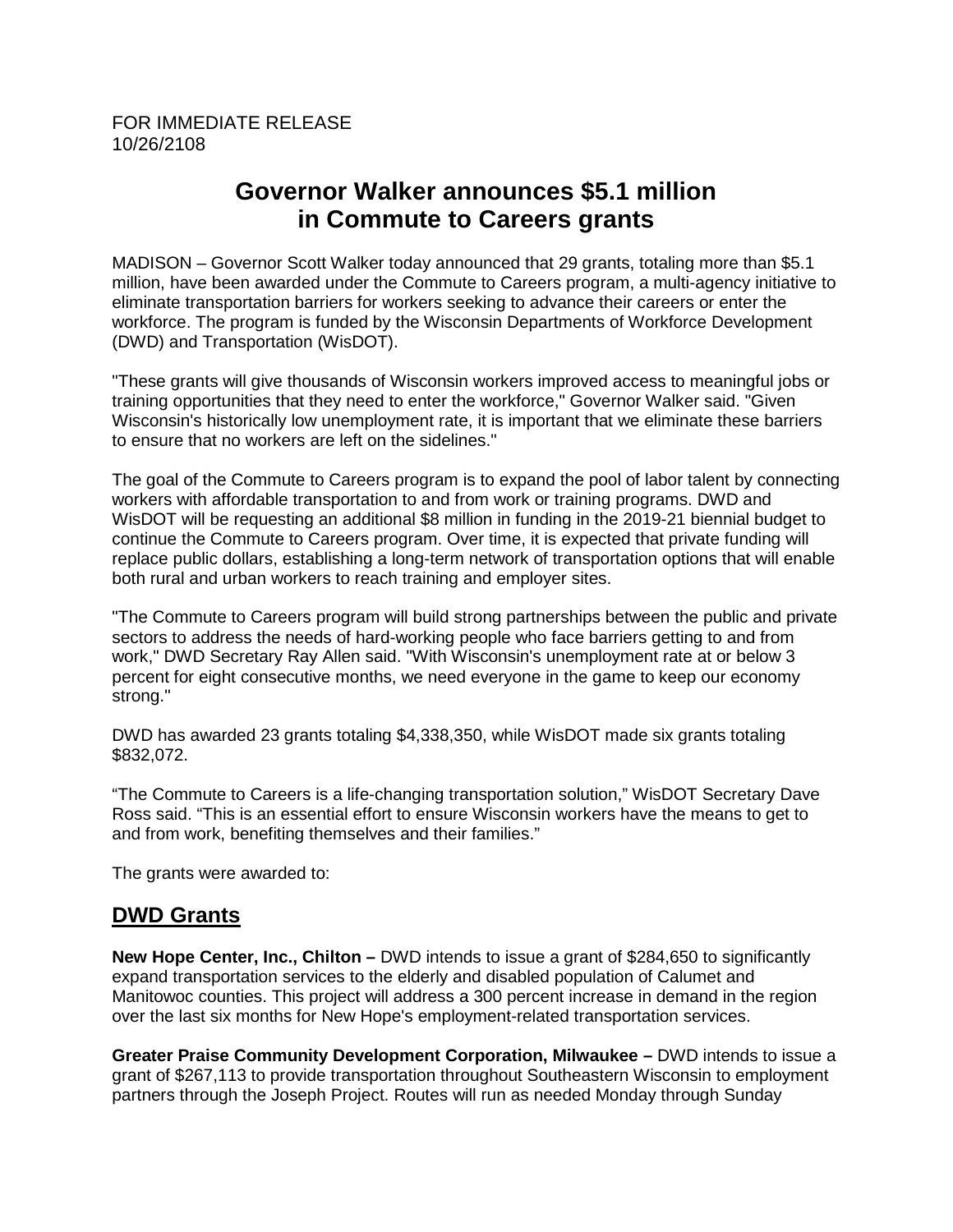between the hours of 3:45 a.m. and 1:15 a.m. Current partners of this project are in Horicon, Sheboygan and Waukesha. Project partners include The Waukesha County Business Alliance, Sheboygan County EDC, Johnsonville Foods, Inc. and others throughout the region.

**Higher Expectations for Racine County, Racine –** DWD intends to issue a grant of \$267,113 to Higher Expectations for Racine County, an agency of the United Way of Racine County, Inc., to enable the delivery of low-cost, roundtrip transportation to employees and job seekers.

**Milwaukee Careers Cooperative, Milwaukee –** DWD intends to issue a grant of \$267,113 to Milwaukee Careers Cooperative to expand the services of their existing employee and job seeker affordable transportation program that serves employers located in Southeastern Wisconsin. It is estimated that the project will serve 2,650 workers.

**QPS Employment Group, Inc., Madison –** DWD intends to issue a grant of \$267,113 to QPS Employment Group, Inc. to expand its rideshare program for its associate employees. QPS employees drive vanpools to transport other workers assigned to the same employer location. QPS will use funding to add more vans to increase its service radius and to expand vanpool operational hours.

**SEEK Careers/Staffing, Inc., Grafton –** DWD intends to issue a grant of \$267,113 to SEEK Careers/Staffing, Inc. to expand its employer consortium vanpool. With current vanpools in Wausau and Allenton, SEEK will expand services to Ozaukee and Washington counties, as well as to other Wisconsin employer locations located outside the reach of public transportation.

**Wisconsin Automotive and Truck Education Association, Wausau –** DWD intends to issue a grant of \$267,113 to fund a Wisconsin Automotive and Truck Education Association partnership with the Central Wisconsin Metal Manufacturers Alliance, the North Central Wisconsin Workforce Development Board and local businesses to meet regional training and transportation needs of a skilled workforce in Marathon County. Employees from Langlade, Lincoln and Portage Counties will be transported to positions at participating businesses in the greater Wausau area, earning family sustaining wages.

**Quad/Graphics, Inc., Sussex –** DWD intends to issue a grant of \$264,049 to Quad/Graphics to expand its existing employee ridesharing program to potential workers living on Milwaukee's north and south sides who are limited in their job search due to a lack of reliable and affordable transportation. The ridesharing program connects new employees to jobs at Quad/Graphics plants, which are in suburban/rural areas, to mitigate the worker shortage that has forced the company to move work sites to other states. The program will also provide access to job training, emergency rides home and an auto loan program (using capital funding provided by Quad/Graphics) to eventually enable employees to purchase personal vehicles.

**Specialty Cheese Company, Inc., Reedsville –** DWD intends to issue a grant of \$252,756 to implement a wide-scale, demand-responsive ride pilot program. The Dodge County Getting-to-Work program is the product of a coalition of Dodge County employers, economic development agencies, nonprofits, and government agencies who, through an Easter Seals Accessible Transportation Community Initiative (ATCI) funding grant, partnered to resolve employee transportation issues. With funding and program support from Specialty Cheese Company, Inc., the group piloted an on-demand private driver service for Specialty's employees.

**Lafayette Development Corporation, Darlington –** DWD intends to issue a grant of \$249,591 to Lafayette Development Corporation to establish daily bus service to several major employers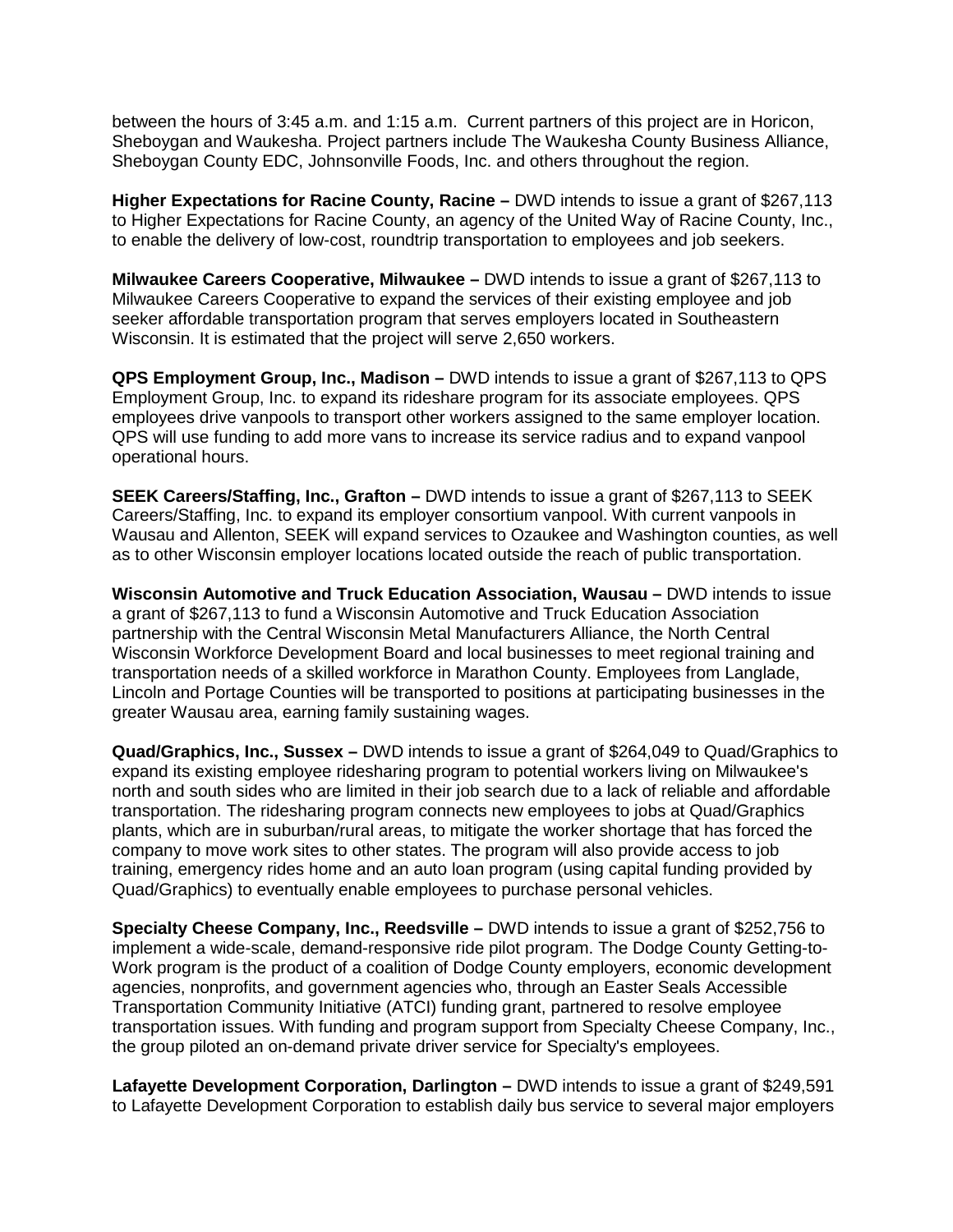within Lafayette County. Lafayette Development Corporation proposes to establish three daily bus routes, which will pick up workers at several rural stops and deliver them to Lactalis in Belmont, the lead employer partner in the project. The project seeks to benefit regional employers by improving employee retention and attendance, as well as increase access to family-supporting jobs for workers throughout Southwestern Wisconsin.

**Staffing Continuum Managed Services, LLC, West Allis –** DWD intends to issue a grant of \$239,440 to Staffing Continuum Managed Services, LLC to provide transportation services to individuals from the Milwaukee County House of Corrections (HOC) to potential job opportunities. Currently, the public transportation service to HOC is limited to one route available on Saturdays only, thus, limiting options for sustainable, long-term employment. Staffing Continuum also provides ongoing counseling, mentoring and job performance coaching to participants.

**Link Snacks, Inc., New Glarus –** DWD intends to issue a grant of \$230,017 to Link Snacks, Inc. to work with a transportation service to create a vanpool for current and future employees commuting from urban areas, including Madison (Dane County), Monroe (Green County), Janesville and Beloit (Rock County), to its production facility in New Glarus. By providing a transportation alternative both to and from work, the company will appeal to a broader workforce that cannot currently secure reliable transportation. The company estimates that it will increase plant capacity by 100 employees.

**Dunn County Economic Development Corporation, Menomonie –** DWD intends to issue a grant of \$224,813 to expand an existing consortium of major employers in Stout Technology and Business Park and the Menomonie Industrial Park. Along with Dunn County Transit (DCT), West Central Wisconsin Regional Planning Commission (WCWRPC), and Bourne Transit Consulting, LLC, the transportation professionals will develop and implement reliable and convenient employment transportation for potential and existing employees. It is anticipated that the Dunn County Employment Transportation Program will expand and be incorporated into DCT's regular route services. This will expand the pool of employees and the employment centers in Menomonie. It will potentially add new services to areas of Dunn County.

**#1 Transportation, LLC, Racine –** DWD intends to issue a grant of \$212,817 to expand #1 Transportation's existing program that provides transportation for individuals with physical or mental disabilities to also include transportation for job seekers and low-income workers to job centers and employer locations. #1 Transportation estimates that it will be able to provide transportation to more than 400 workers. Partners include Goodwill Industries, Lakeside Curative Services, the Racine County Workforce Development Center, local churches, community outreach centers, and shelters.

**YWCA Madison, Inc., Madison –** DWD intends to issue a grant of \$200,338 to YWCA Madison, Inc. to expand its longstanding YW Transit program. YW Transit provides on-demand, 24/7 transportation services for low-income Dane County residents. YWCA Madison has identified transportation issues going to and from work sites located outside the City of Madison. The organization has recognized that these issues have created a major employment barrier for their predominately urban client base. DWD funds will be used to provide an additional 7,800 work-related trips annually through YW Transit.

**Northcott Neighborhood House, Inc., Milwaukee –** DWD intends to issue a grant of \$133,557 to partner with the Milwaukee Housing Authority and Quad/Graphics to provide transportation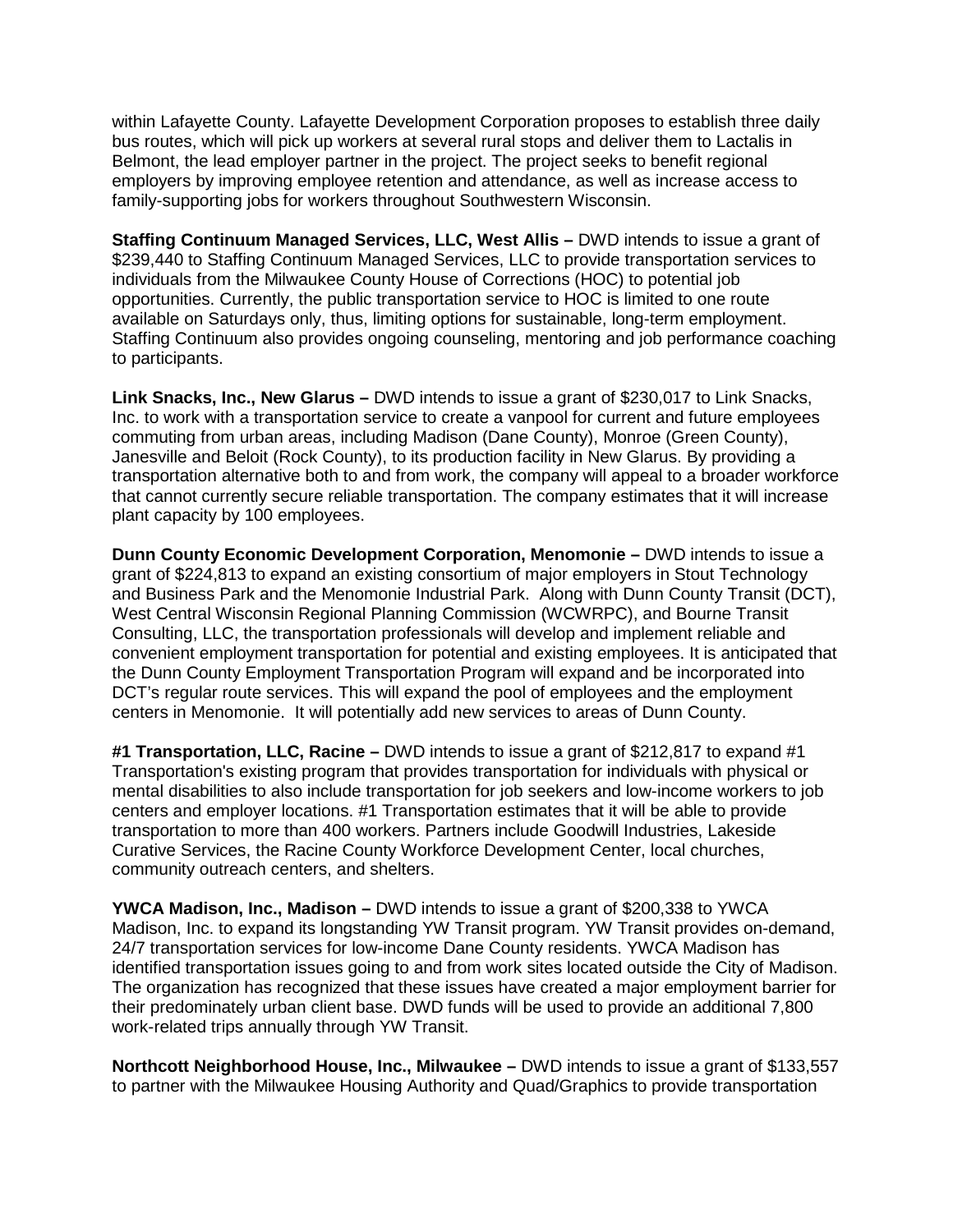and training to lower unemployment and increase access to jobs. There is a strong salary structure (\$19-\$20/hour) and potential car loan programs for successful trainees.

**Union Cab of Madison Cooperative, Madison –** DWD intends to issue a grant of \$133,557 to develop a shared ride service with Union Cab to reach the non-driving employee population in Dane County. By collaborating with employers, employees, and community organizations to plan, design, and implement the service, Union Cab will help the underserved, non-driving population gain access to quality employment and help employers recruit talented employees.

**Lakeland University, Plymouth –** DWD intends to issue a grant of \$111,637 to provide a robust 24/7 shuttle service for student employees and interns to businesses throughout Sheboygan County. This program will sustain the continued development of the talent and labor pipeline that is providing economic development in the region, which benefits students, companies and organizations.

**Sparta Area Chamber of Commerce, Inc., Sparta –** DWD intends to issue a grant of \$61,276 to establish a rideshare program benefitting employees of Century Foods International and Morrow Home Community in Monroe County. Employees in need of transportation will enter car- and van-share pools to provide safe and reliable transportation to rural workers who do not currently have access to a personal vehicle.

**Center for Self-Sufficiency, Inc., Milwaukee –** DWD intends to issue a grant of \$53,423 to integrate transportation services into Center for Self-Sufficiency's existing case management and supportive services, which includes employee training, skills development, family and health relationships, and parent education to low-income residents in Milwaukee. They will provide transportation to employer sites located outside of the existing public transportation routes. The grant will target opportunities in Washington, Racine and Waukesha Counties. Quad/Graphics is a primary partner.

**Curative Connections, Inc., Green Bay –** DWD intends to issue a grant of \$44,100 to assist people with disabilities to move from sheltered employment settings to integrated communitybased pre-vocational services. This Brown County-based program will double its existing capacity with this funding.

**Greater Oshkosh Economic Development Corporation Foundation, Inc., Oshkosh –** DWD intends to issue a grant of \$30,051 to Greater Oshkosh Economic Development Corporation Foundation, Inc. to provide 24/7, on-demand employment transportation services for workers throughout Winnebago County. Grant funds will be used to subsidize fares and mileage costs and make the available services affordable to unemployed, underemployed, disabled, and lowincome workers through the Winnebago County Employment Transportation Feonix Mobility Rising Program.

**Grand Avenue Club, Milwaukee –** DWD intends to issue a grant of \$9,600 to Grand Avenue Club to transport Milwaukee County adults with mental illness who participate in the organization's pre-employment vocational training program and employment program to Milwaukee area jobs. It is estimated that the ridesharing program will assist approximately 200 employees engaged in the Club's Group Placement, Transitional Employment and Supported Employment opportunities.